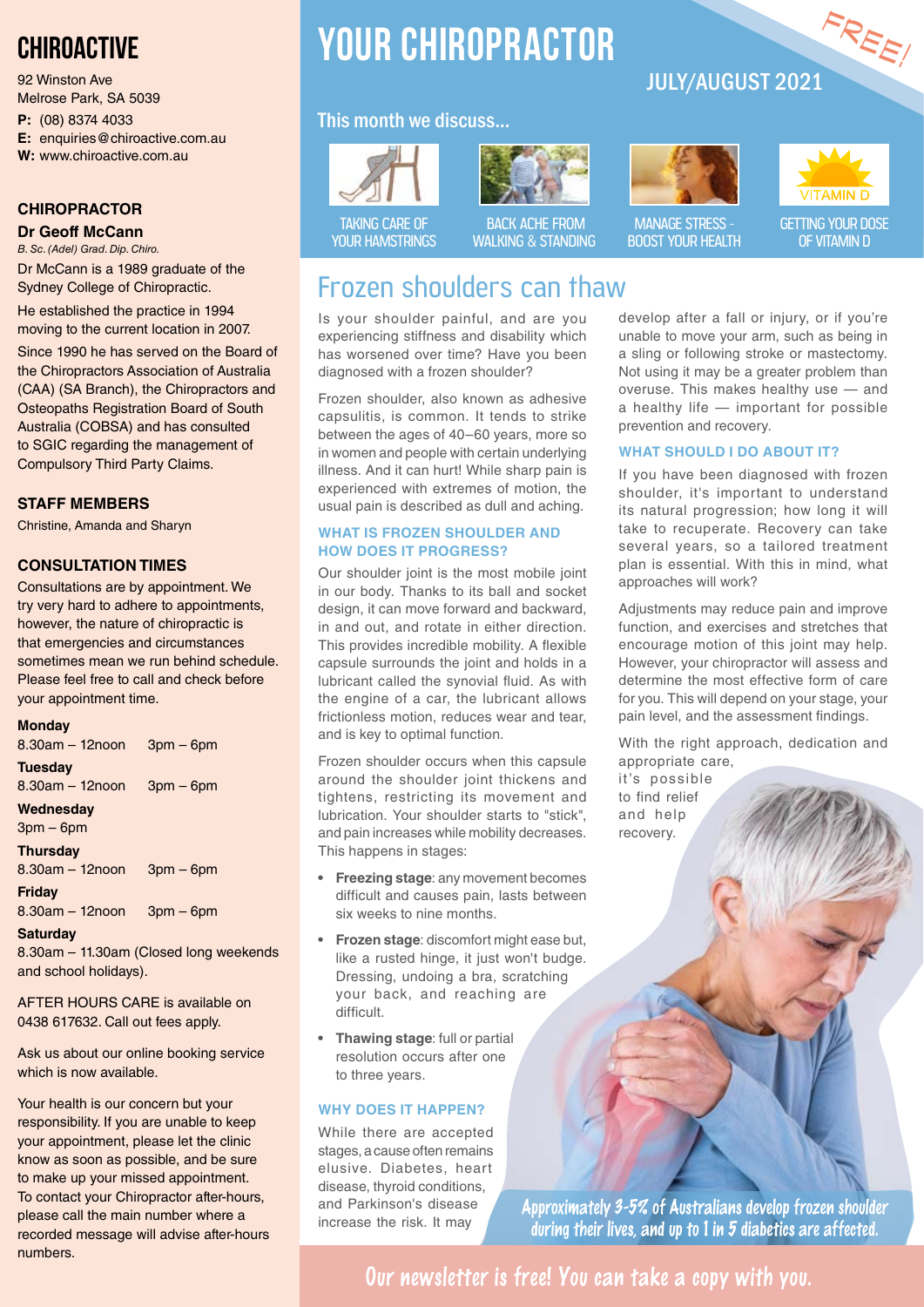# Does simply standing and walking make your back ache?

Walking is usually great for wellbeing. But what if it makes your back ache? If even the act of standing triggers increased discomfort, what could be wrong?

When these two simple actions hurt, it's more challenging to keep mobile. Over time, this may result in loss of muscle strength, spinal motion, function and flexibility. You guess correctly, this can then make your pain worse.

#### **WHAT COULD BE CAUSING YOUR PAIN, AND WHAT CAN YOU DO ABOUT IT?**

There are many structures in your back that can cause pain which is made worse by walking and prolonged standing; these include muscles, tendons, ligaments, nerves, bones, and joints.

When we stand, the discs and vertebrae become compressed. If you have a herniated disc, the pressure of weight bearing can push the damaged disc onto a nearby nerve and cause back pain. This can also happen with a condition called lumbar spinal stenosis. Stenosis means narrowing. In this condition a narrowing of the spinal



canal occurs. This can result in too little space for the spinal cord and its nerves.

Then there is our posture. The gentle natural curves of our spine support stress from movement and gravity, and help us stand upright. If these curves are too pronounced your posture is affected, which can increase pressure on your spine, particularly when standing for long periods. In turn this can affect your muscles, discs, joints, and nerves; causing pain.

If you're overweight or obese, walking can increase the risk of back pain from strain on the muscles − especially those that support the lower back.

With all of this in mind, how can you find relief? To open a lock, you need the right key. So it is with treatment. To fix a problem, you need to first identify the cause. Your chiropractor may use a variety of evaluation tools. Your history, including any trauma, physical examination, chiropractic assessments, and scans might be needed. Once the cause of your pain is determined, the right treatment can be recommended.

#### **CORRECTION TO ARTICLE PUBLISHED IN YOUR CHIROPRACTOR MAY/JUNE 2021 EDITION**

The article "Walnuts – health in a nutshell" on page two incorrectly stated that 100g of shelled walnuts contains the recommended dietary intake (RDI) of 171% for Manganese and 79% for copper. The correct figures are: 100g of shelled walnuts contains 61% of the adequate intake (AI) for manganese and 96% of the AI of copper. All percentages stated are averages only. We apologise for any confusion and problems this error may have caused readers.



# CROSSWORD CORNER

Answers can be found in this edition of Your Chiropractor

#### ACROSS

- 1. Our body's ability to resist a disease
- 4. Another name for adhesive capsulitis (2)
- 5. Part of the spine
- 9. A dark pigment that is naturally present to varying degrees in our skin, hair, and eyes
- 10. Extreme tiredness
- 11. Being able to move
- 12. A trio of muscles that help us walk, run and jump

#### DOWN

- 2. A nutrient we need for our health but only in small amounts, e.g. a vitamin or mineral
- 3. One of the muscles that form the hamstrings
- 5. A muscle between our abdomen and lungs
- 6. Vertebrae
- 7. Hard to find
- 8. Our main source of vitamin D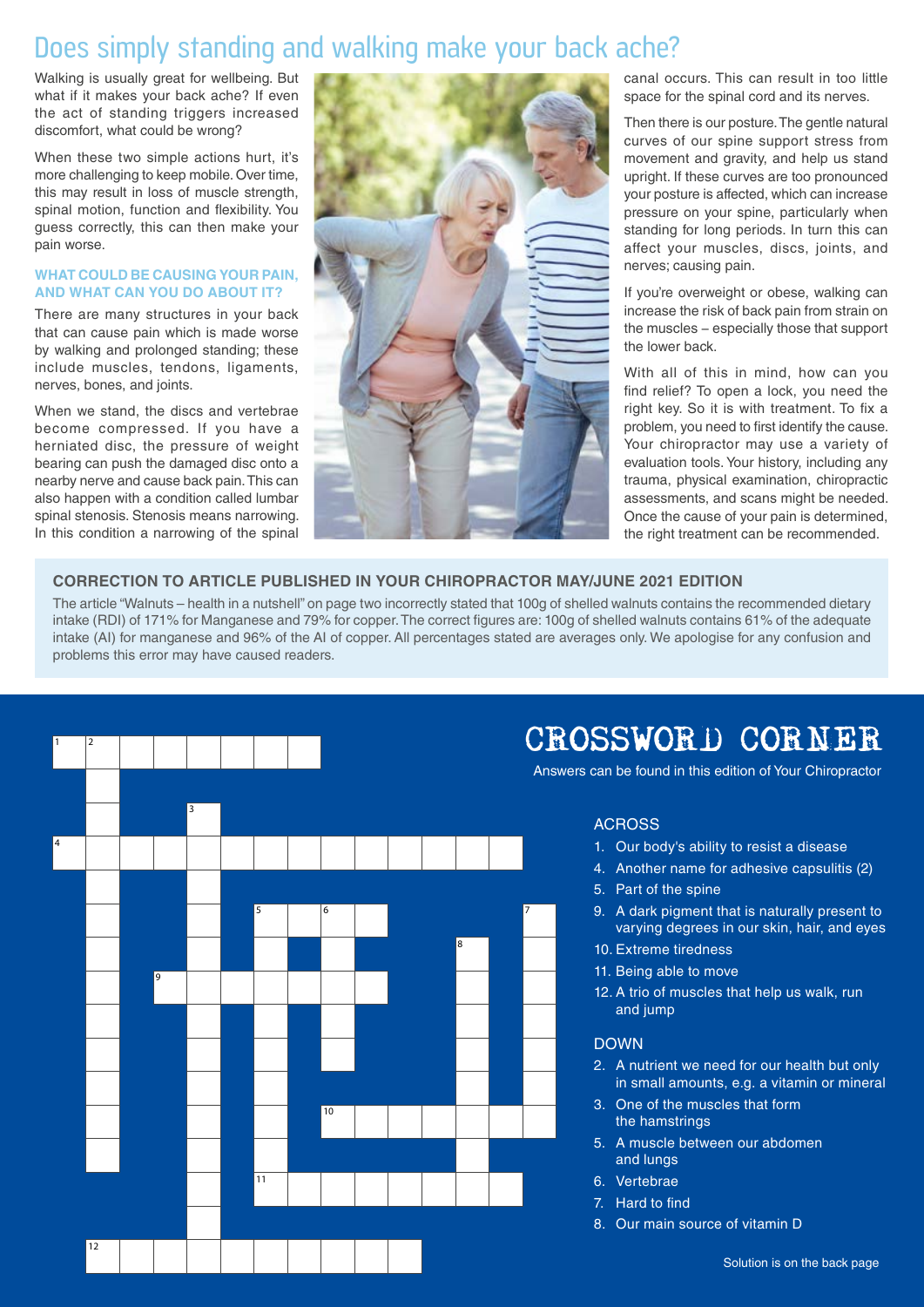# Are you getting enough vitamin D?

Now that we're in the middle of winter it might be time to think about your vitamin D intake. Vitamin D is an essential micronutrient – one of its most important functions is to help grow and maintain strong bones and teeth. Some research has shown that vitamin D can also help our immunity and reduce depression.

#### **WHAT AFFECTS VITAMIN D LEVELS?**

Some foods contain vitamin D, particularly oily fish and dairy products, but we're generally unable to meet our recommended intake through diet alone.

We produce vitamin D in our skin when we're exposed to sunlight and can usually get enough from a small amount – however this is dependent on a number of factors.

- **Sunlight** lower levels of vitamin D are more common in winter and places with little sunlight; if you're indoors all day, or cover your body up when outdoors.
- **Skin colour** darker skin has higher levels of melanin, which absorbs less vitamin D.
- **Disease** conditions that affect our gut and digestion, like celiac disease and chronic pancreatitis, can reduce absorption.

• **Age** – your skin's ability to produce vitamin D drops as you age.

#### **SYMPTOMS OF VITAMIN D DEFICIENCY**

Vitamin D deficiency causes thinning of the bone structure – increasing the risk of falls and fractures in adults. People with vitamin D deficiency often suffer from bone, joint and muscle pain or weakness. Other symptoms can include: fatigue, depression, thinning hair, lowered immunity to colds and flu.

#### **CAN WE HAVE TOO MUCH VITAMIN D?**

It's nearly impossible to have too much naturally-occurring vitamin D; however, it is possible if you take vitamin D supplements in excess. Very high vitamin D levels can cause kidney damage and dangerous heart issues. Only take the recommended dose for your needs.

Also, remember to take a balanced approach to sun exposure – take care to avoid the risk of any sun damage to your skin.

**Despite** our sunny climate, vitamin D deficiency affects around 30% of Australians to some degree

### Kale, broccoli & cheese quiche with sweet potato 'crust<sup>'</sup>

*The crispy 'crust' of roasted sweet potato adds a healthy twist to a delicious, calcium and protein-filled dish.*

#### **INGREDIENTS**

#### **Base**

2 large orange sweet potatoes, peeled and thinly sliced 4 tsp olive oil

- **Filling** 1 medium onion, finely chopped
- 1 clove garlic, finely chopped
- 2 tsp olive oil
- 1 cup finely chopped broccoli
- 2 cups chopped fresh kale
- 3 eggs

1 cup (250ml) almond or soy milk 125g grated hard cheese ½ tsp ground nutmeg Sea salt and pepper to taste

#### **DIRECTIONS**

Preheat oven to 200°C.

- 1. Coat a 23cm deep pie dish with 2 tsp of olive oil.
- 2. Cover the base and sides of the dish with the potato; overlap the slices enough to allow for shrinkage when baked. Brush with 2tsp olive oil and bake for 15 minutes.
- 3. While base is cooking heat 2 tsp oil in a large frying pan and sauté onions and garlic for a few minutes, add broccoli and stir-fry for 3 mins, lastly, add kale and cook until just wilted.
- 4. Spread vegetable mixture on the baked sweet potato base. Sprinkle on the cheese.
- 5. Whisk together the eggs, milk, nutmeg, salt and pepper. Pour over the vegetable/ cheese mixture.
- 6. Lower heat to 190°C and bake uncovered for about 30 minutes, until puffed and golden.

Sit in dish for 10 minutes before slicing and serving.



# Taking care of your hamstrings

It's likely you've heard of a pulled hamstring. Maybe you've watched as your favourite sports player suddenly stopped, grasping the back of their thigh. You might have experienced it yourself or know someone who's been struck by this troublesome injury. You may not realise the importance of hamstrings until you injure them.

#### **WHAT ARE THE HAMSTRINGS AND WHAT DO THEY DO?**

Your hamstrings are formed by a mighty trio of muscles: the biceps femoris, semimembranosus, and semitendinosus. Together, they create a powerful muscular unit. Each one starts at what we often call our "sit bones" and runs down the back of our thigh, crossing near our hip and knee and ending in our lower leg. Where they attach determine what actions they trigger, but in general they play a crucial role in walking, running and jumping.

#### **HOW CAN YOU PROTECT AGAINST INJURY?**

Tight hamstrings can affect all of these movements and limit mobility. Having flexible, lengthened hamstrings supports the knee, hip, and spine. The stretch that's best for you depends on your body and its ability; but here's a stretch you can do from a chair which is often recommended.

#### **SEATED HAMSTRING STRETCH**

- 1. Sit on a chair. Position your bottom toward the front of the seat.
- 2. Place one leg out straight, rest your heel on the ground and raise your toes towards your body.
- 3. Keeping your spine upright and straight, bend forward from your hip. When you feel a stretch in the back of your thigh, hold this position for 30 seconds.
- 4. Rest and repeat. Swap sides.

Spend time stretching and warming up before you exercise, and take care not to overwork them. Remember: Stretches should feel like a stretch. They should not cause pain.

If you experience consistent tightness in the back of the legs, there may be other underlying problems that are causing it, and stretching may not be appropriate for you. Make an appointment with your chiropractor to get help identifying the true issue and finding the right treatment for your body.